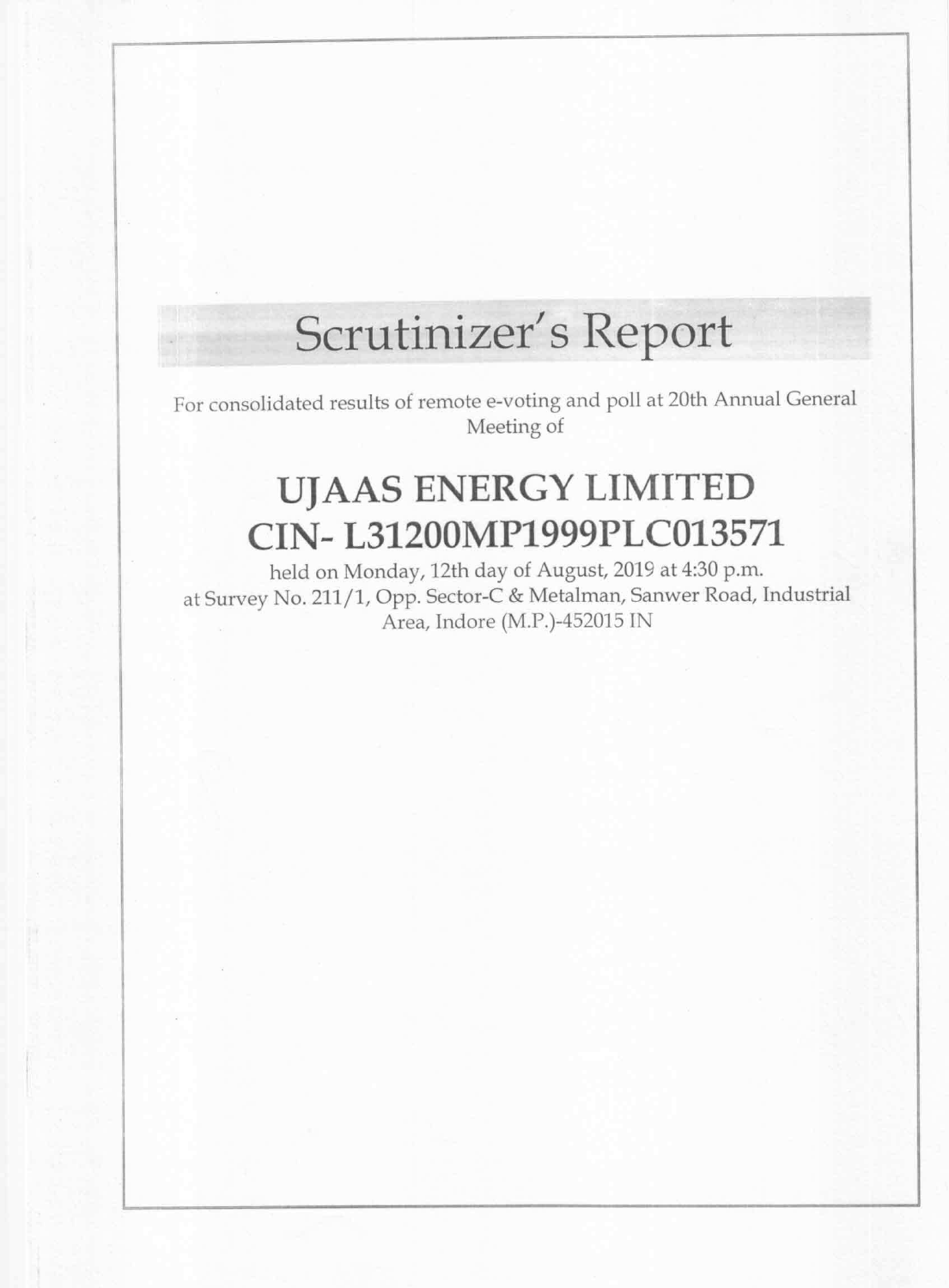#### Company Secretary

Ashish Karodia M.Com., LL.B., F.C.S. 208, Trade House, 14/3, South Tukoganj, Indore (M.P.) Cell: +9198261 — 14533 Email: ashishkarodia@gmail.com

13'h August, 2019

To, The Chairman UJAAS ENERGY LIMITED CIN-L31200MP1999PLC013571 Survey No. 211/1, Opp. Sector -C & Metalman, Sanwer Road Industrial Area, Indore- MP 452015 IN

at Survey No. 211/1, Opp. Sector - C & Metalman, Sanwer Road Industrial Area, Indore MP 452015 IN

I, Ashish Karodia, Practising Company Secretary (Membership No. FCS <sup>6549</sup> & CP No. 6375) having my office at 208, 14/3, South Tukoganj, Indore 452001, have been appointed as <sup>a</sup> Scrutinizer of Ujaas Energy Limited ("the Company") having CIN-L31200MP1999PLC013571, pursuant to provisions of Section <sup>108</sup> of the Companies Act, <sup>2013</sup> read with Rule <sup>20</sup> of the Companies (Management and Administration) Rules, 2014 as amended to conduct the remote evoting process in respect of the below mentioned resolutions passed at the 20th Annual General meeting of the Equity Shareholders of Ujaas Energy Limited held on 12m August, <sup>2019</sup> at Survey No. 211/1, Opp. Sector - C & Metalman, Sanwer Road Industrial Area, Indore MP 452015 IN.

Sub: Scrutinizer's Report on remote e-voting conducted pursuant to provisions of Section <sup>108</sup> of the Companies Act, <sup>2013</sup> read with Rule <sup>20</sup> of the Companies (Management and Administration) Rules, <sup>2014</sup> as amended by Companies (Management and Administration) Amendment Rules, <sup>2015</sup> at the 20th Annual General meeting of UIAAS ENERGY LIMITED held

### Dear Sir,

The Company has availed the remote e-voting facility offered by CDSL for conducting e-voting by the shareholders of the Company.

<sup>I</sup> was also appointed as the Scrutinizer to scrutinize the voting by poll at the said AGM held on 12<sup>th</sup> August, 2019. The Notice dated 15<sup>th</sup> July, 2019 along with the statement setting out material facts under Section <sup>102</sup> of the Act were sent to the shareholders in respect of the below mentioned resolutions passed at the AGM of the Company.

The Company had also provided voting facility to the shareholders present at the AGM and who has not cast their vote earlier by remote e-voting. The shareholders of the Company holding shares as on the "cut off" date of 06<sup>th</sup> August, 2019 were entitled to vote on the resolutions as contained in the notice of the AGM.

The voting period of remote e-voting commenced on Friday, 09<sup>th</sup> August, 2019 at (9.00 a.m. IST) and ended on Sunday, 11<sup>th</sup> August, 2019 at (5.00 p.m. IST). After the closure of the voting at the

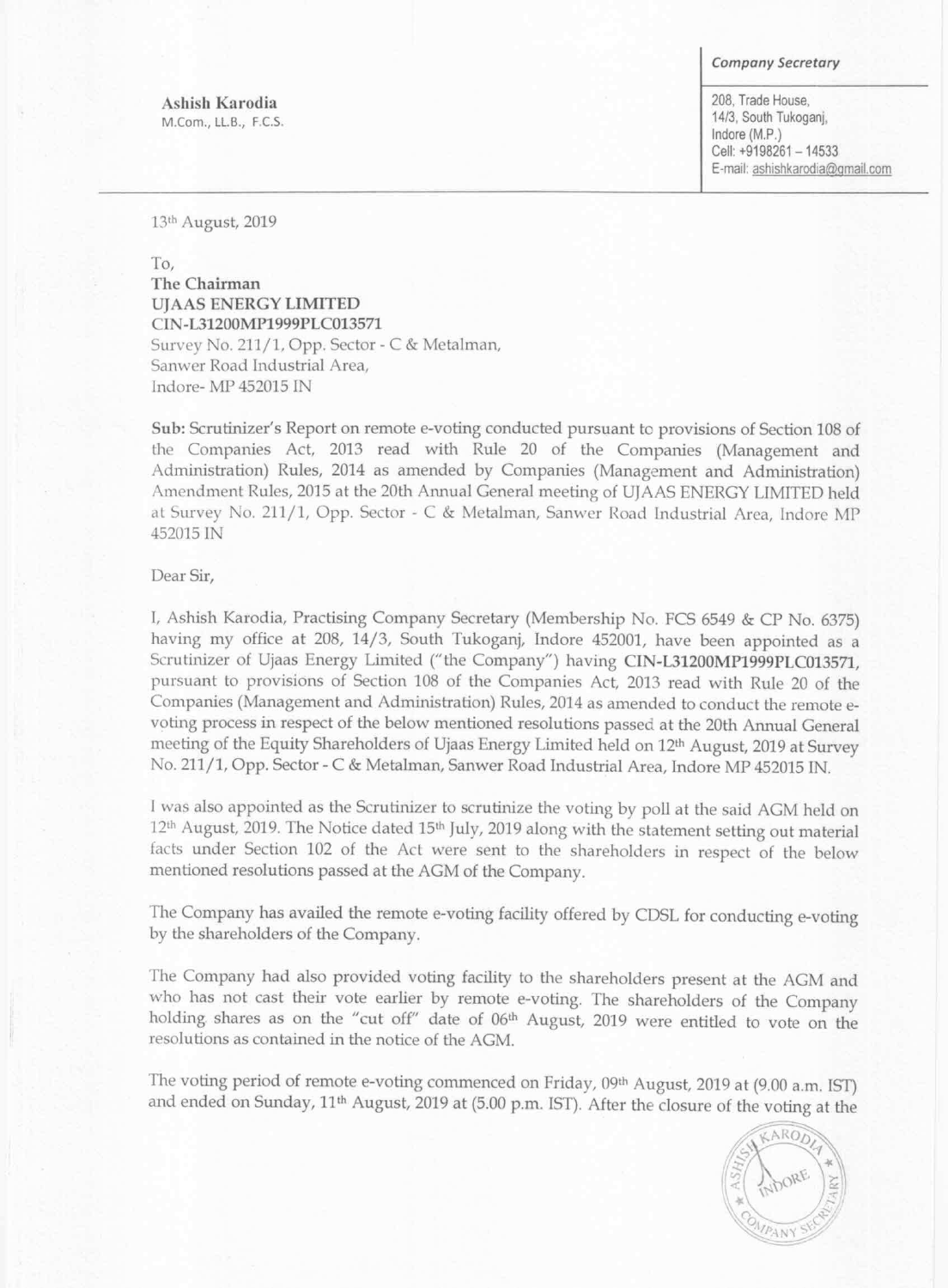AGM the report on voting done at the meeting was generated in my presence and the same was diligently scrutinized.

The votes cast under remote e-voting facility were thereafter unblocked in the presence of 2 witnesses who were not in the employment of the Company and after the conclusion of the voting at the AGM the votes cast there under were counted.

I now submit my consolidated report as under on the results of the remote e-voting and voting by poll at the AGM in respect of the said resolutions.

<sup>1</sup> have scrutinized and reviewed the remote e-voting and votes tendered therein based on the data from the by CDSL e-voting system and voting by p01] at the AGM.

(b) Resolution 2. AS ORDINARY RESOLUTION - To appoint <sup>a</sup> director in place of Mr. Shyamsunder Mundra (DIN: 00113199), who retires by rotation and being eligible, offers himself for re-appointment.

### ORDINARY BUSINESS:

(a)' Resolution 1. AS ORDINARY RESOLUTION — To receive, consider and adopt the audited standalone financial statements of the Company for the financial year ended as on 31<sup>st</sup> March 2019, along with the reports of Board of Directors and the Auditors thereon.

| Particulars | Remote e-votes |           | Vote by poll at<br><b>AGM</b> |         | Total |           | Percentage |
|-------------|----------------|-----------|-------------------------------|---------|-------|-----------|------------|
|             | No.            | Votes     | No.                           | Votes   | No.   | Votes     |            |
| Favor       | 28             | 121455172 | 17                            | 3870932 | 45    | 125326104 | $100\%$    |
| Against     |                |           |                               |         |       |           |            |
| Invalid     | 0              |           |                               |         |       |           |            |
| Total       | 28             | 121455172 | 17                            | 3870932 | 45    | 125326104 | $100\%$    |

| Particulars | Remote e-votes |              | Vote by poll at<br><b>AGM</b> |              | Total |          | Percentage |
|-------------|----------------|--------------|-------------------------------|--------------|-------|----------|------------|
|             | No.            | <b>Votes</b> | No.                           | <b>Votes</b> | No.   | Votes    |            |
| Favor       | 24             | 17698302     | 17                            | 3870932      | 41    | 21569234 | 99.99%     |
| Against     |                | 30           |                               |              |       | 30       | $0.01\%$   |
| Invalid     |                |              |                               |              | 0     |          |            |
| Total       | 25             | 17698332     | 17                            | 3870932      | 42    | 21569264 | $100\%$    |

SPECIAL BUSINESS:

(c) Resolution 3. AS SPECIAL RESOLUTION — To offer, create issue and allot securities up to an aggregate amount of Rs.500 crores,